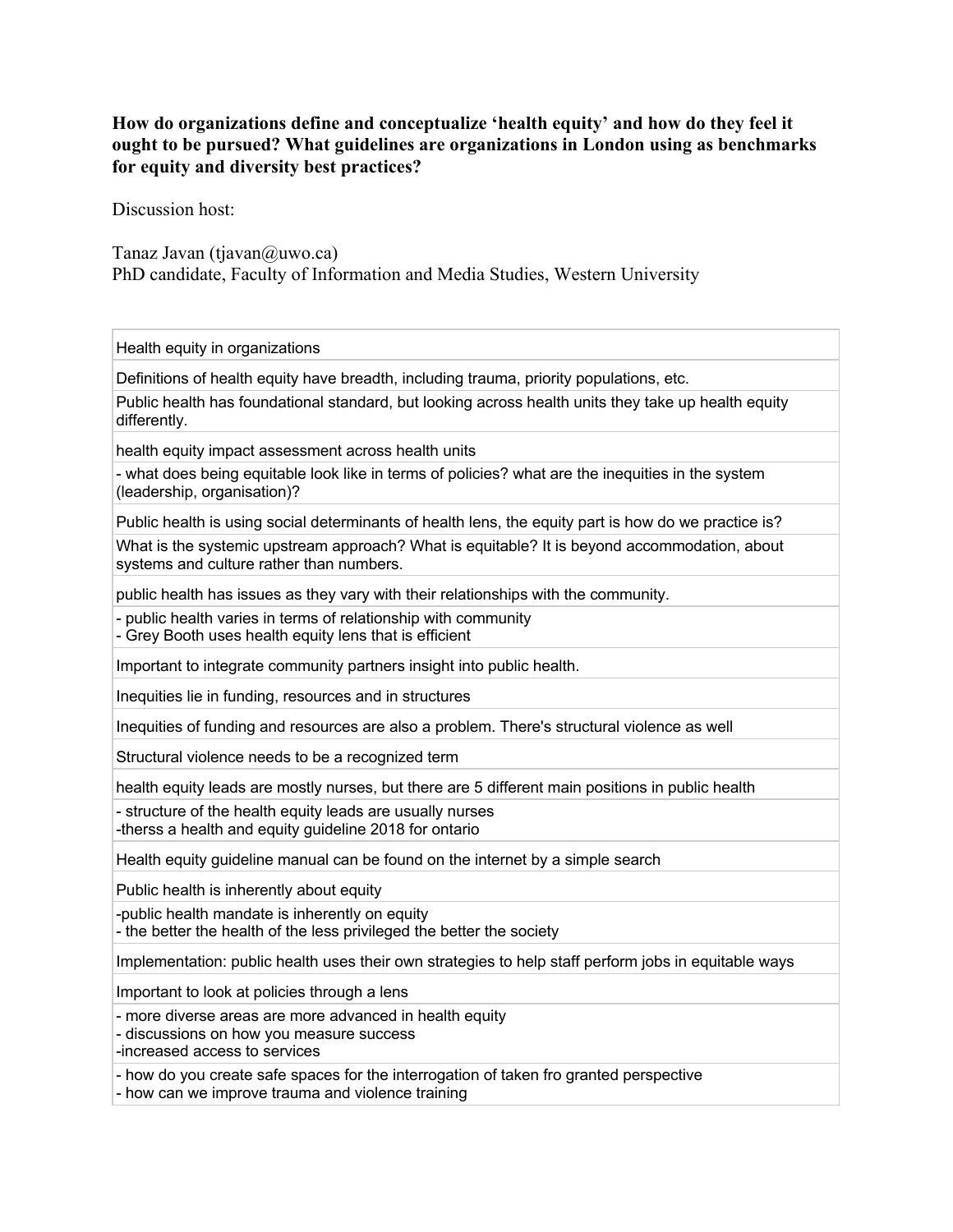Health equity audit tools? Are there tools that allow you to look at your organization fully?

The health equity tool kit applies to programs and services

The Vega project

- there's a community in london that you can get assistance on gender influenced trauma

Active implementation frameworks

Focus on different stages and what to do within each stage, bring together implementation team can be the first step

No organizations have poverty in their mandate

Important to measure how much time organizations spend addressing poverty

If we can capture, we can use the time more effectively to do advocacy work

If poverty was a mandate, what could we coordinate in the community to reduce the impact of poverty?

- how can we cooperate to reduce the impact of poverty. Only the state can reduce poverty from the financial perspective systematic approach

In employment equity, there has been measurement work done.

-Lack of resources. -some organizations do not have appropriate training. -bottom issues are affecting organizations

Is there an issue with the term health in organizations?

How do we define health? People tend to think it is specifically biomedical

Is equity by itself more or less understandable?

When looking at social determinants, it is health of the whole community.

Upstream refers to primary prevention.

Upstream.ca is an organization that treats root causes

- stream and identify the causes and preventing the issue from occurring

Equity is the process, equality is the outcome.

- tension between equality and equity

- how do operationalize some concepts

- base of how we define health, disparities among people when it comes to health

How do we define health and relate it to the absence of health? When making that connection it moves to social determinants of health.

How do we define health and relate that to the absence of health

What are some examples of health equity in practice? From implementation perspective, what can we say that we have done?

Health equity of often not integrated into policy.

Health is socially determined right away.

- equity models are not really articulated

Policy review is a necessity.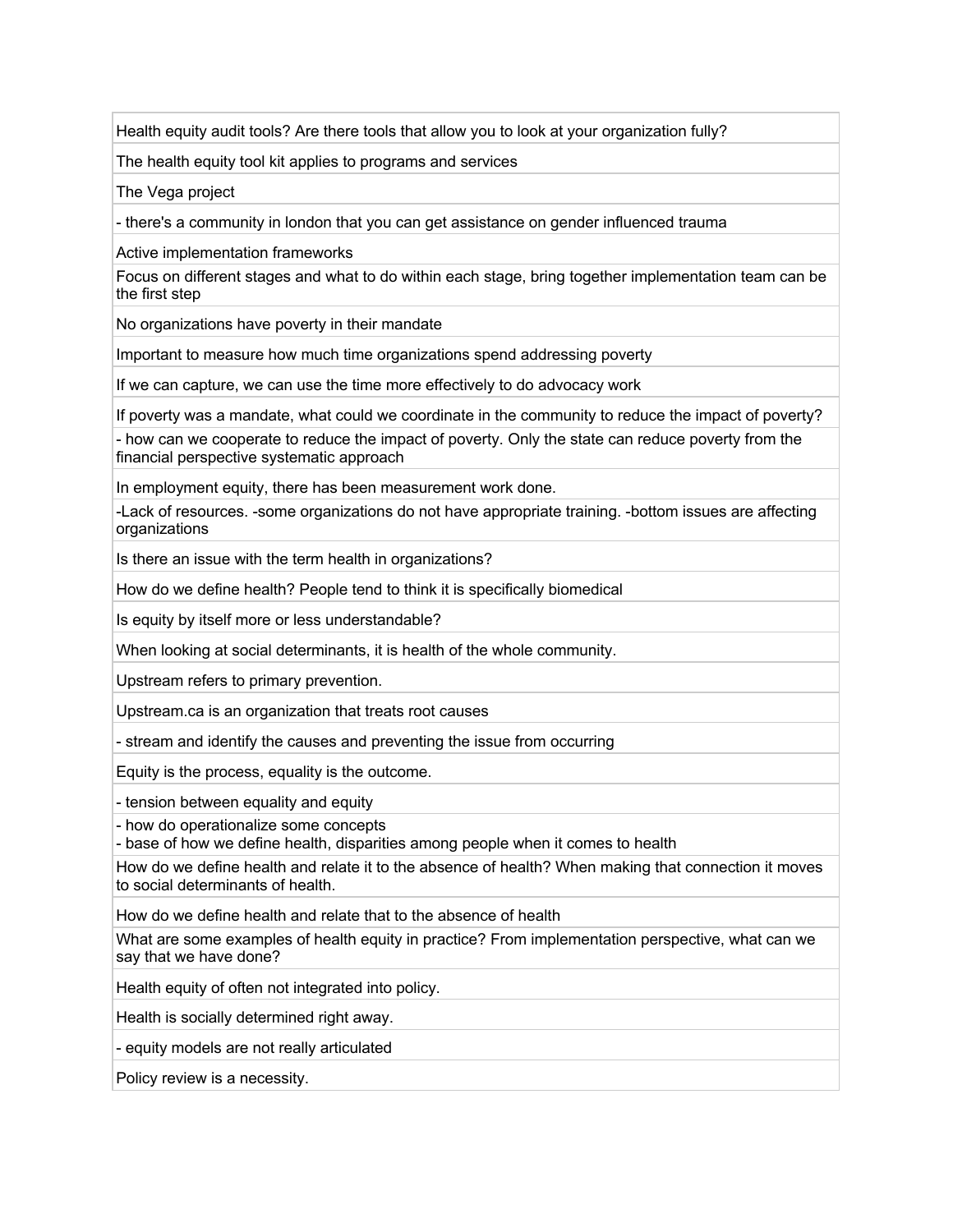Guiding questions for programs and clients to develop better understanding and embrace learning opportunity.

-have the doors of the organization buildings open earlier, before work starts and give the employees enough time to get settled

-the people getting the services are not included in the conversation

Are we treating people equally, equitably, or addressing systemic issue?

- people involved in social work usually come from families/areas that benefited or needed social work

An important struggle is systemic bias

- in th academic environment, connection to community isn't strong shaping attitudes

-increaing reflexivity

- teach people in a way that doesn't make them defensive

People often don't recognize their privilege.

Oppressive structures we do not realize are there and how we address them

bell hooks

- privilege people are usually oblivious to their privilege

- application of stereotype are automatic

Implicit bias and equity through the lens of transformative learning

Transformative justice model has to be transformative because change is not in the individual, it is in the community

There is a lot of practice based knowledge that does not get enough attention

Written house- organization that works to improve communities that enabled sexual offenders in the first place, as they try to be integrated

Surveys in food banks in the community, track how far people travelled to get food, tracked food deserts. Where is food insecurity?

Community counselling project for London provides subsidized housing.

There is a hierarchy of credibility of research that must be challenged (more qualitative research)

income is a significant determinant of health

- mental health is not considered a social determinant of health

How can we make equity doable with the resources we have?

Employment equity : should reflect the population it serves

How can we sustain health equity within organizations?

Next time, a good topic would be advocacy and health equity, how does it move us forward?

How do we advocate for health equity in an effective way that is not detrimental ?

Education and health equity is another important topic

What is happening on the ground and how do we make it more visible?